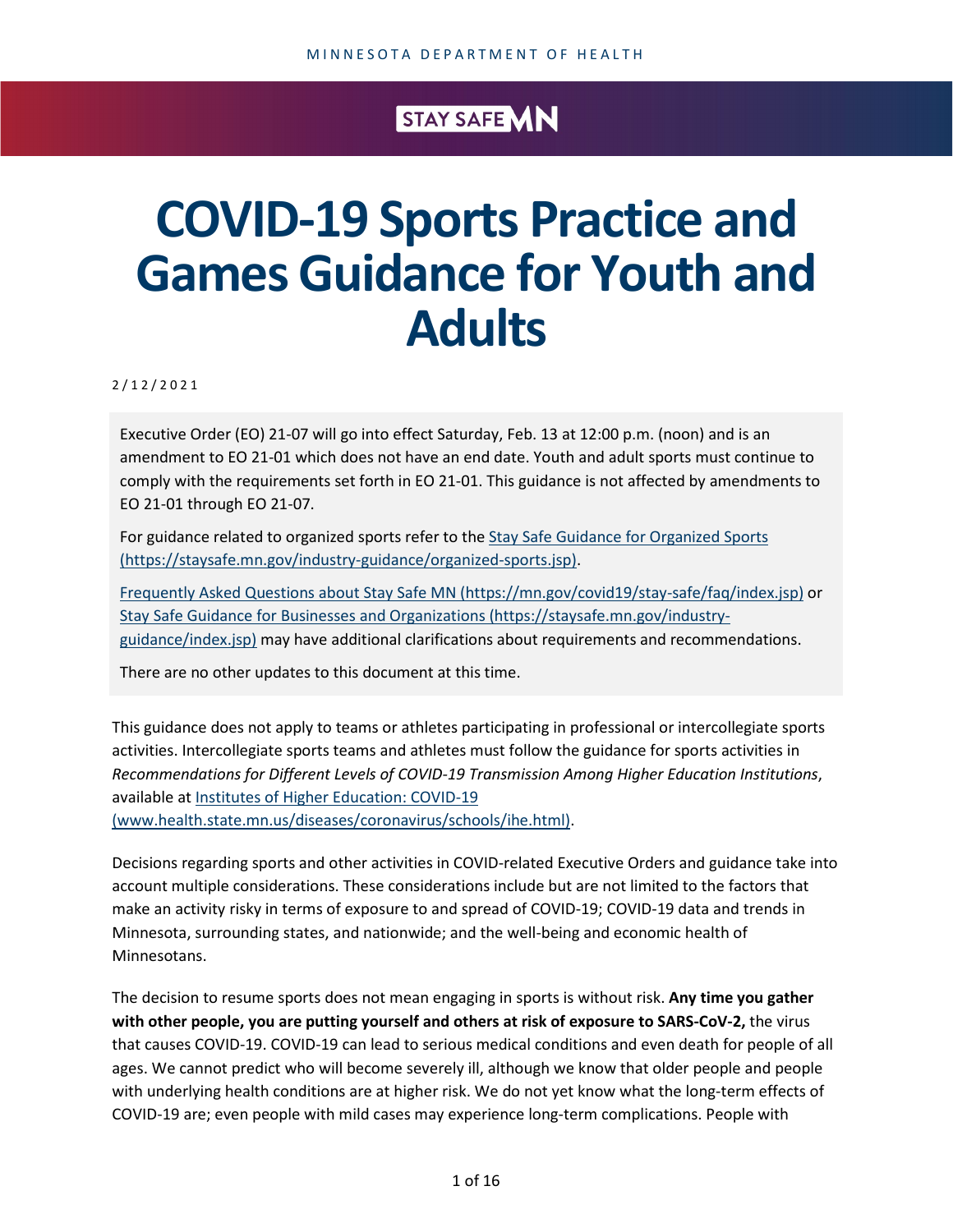symptoms and without symptoms can spread COVID-19. The masking, distancing, and other guidance provided here is intended to reduce the risk of transmission but does not eliminate it.

Starting Jan. 4, 2021, practices for organized youth and adult sports may resume. Practices cannot exceed pod sizes of more than 25.

Starting Jan. 14, 2021, games and scrimmages with other teams may begin.

Face coverings must be worn by all people at all times, including practices and games, with only a few exceptions (see Follow Face Covering Requirements section, below).

Concessions and entertainment are discouraged at this time.

This guidance document outlines requirements and prevention strategies to reduce the spread of COVID-19 during sports activities. This document is intended for organizers and participants of all ages, in sports activities organized by entities, associations, clubs, or organizations providing for registration of participants and oversight on a regular basis for a defined period of time.

## **Setting expectations**

- $\checkmark$  Successfully resuming practices and, when allowed, games is dependent on the adherence to guidance necessary to prevent transmission as outlined in this document.
- $\checkmark$  It is important to communicate to parents and players that masks will be required for all practices and, when allowed, games. For further information see the American Academy of Pediatrics [COVID-19 Interim Guidance: Return to Sports](https://services.aap.org/en/pages/2019-novel-coronavirus-covid-19-infections/clinical-guidance/covid-19-interim-guidance-return-to-sports/) [\(https://services.aap.org/en/pages/2019-novel-coronavirus-covid-19-infections/clinical](https://services.aap.org/en/pages/2019-novel-coronavirus-covid-19-infections/clinical-guidance/covid-19-interim-guidance-return-to-sports/)[guidance/covid-19-interim-guidance-return-to-sports/\).](https://services.aap.org/en/pages/2019-novel-coronavirus-covid-19-infections/clinical-guidance/covid-19-interim-guidance-return-to-sports/)
- $\checkmark$  Additionally, players, parents, and coaches should understand that social interactions outside of practices are sources of transmission among teams. Gatherings indoors should be strongly discouraged. Further, players, parents, and coaches must understand that any gatherings that exceed the current social gathering limits of up to two households indoors (maximum of 10 people total) and up to three households outdoors (maximum of 15 people total) are prohibited. Permitted social gatherings must follow the [Stay Safe in Social Gatherings](https://staysafe.mn.gov/individuals-families/social-gatherings.jsp)  [\(https://staysafe.mn.gov/individuals-families/social-gatherings.jsp\)](https://staysafe.mn.gov/individuals-families/social-gatherings.jsp) guidance, including the requirement to maintain social distance between members of other households.

## **Requirements for holding athletic events**

#### **Create a preparedness plan**

 $\checkmark$  Adopt and implement a COVID-19 Preparedness Plan as required by Executive Orders issued by [Governor Tim Walz \(https://mn.gov/governor/news/executiveorders.jsp\).](https://mn.gov/governor/news/executiveorders.jsp) An organization's COVID-19 Preparedness Plan must address the requirements listed below and should consider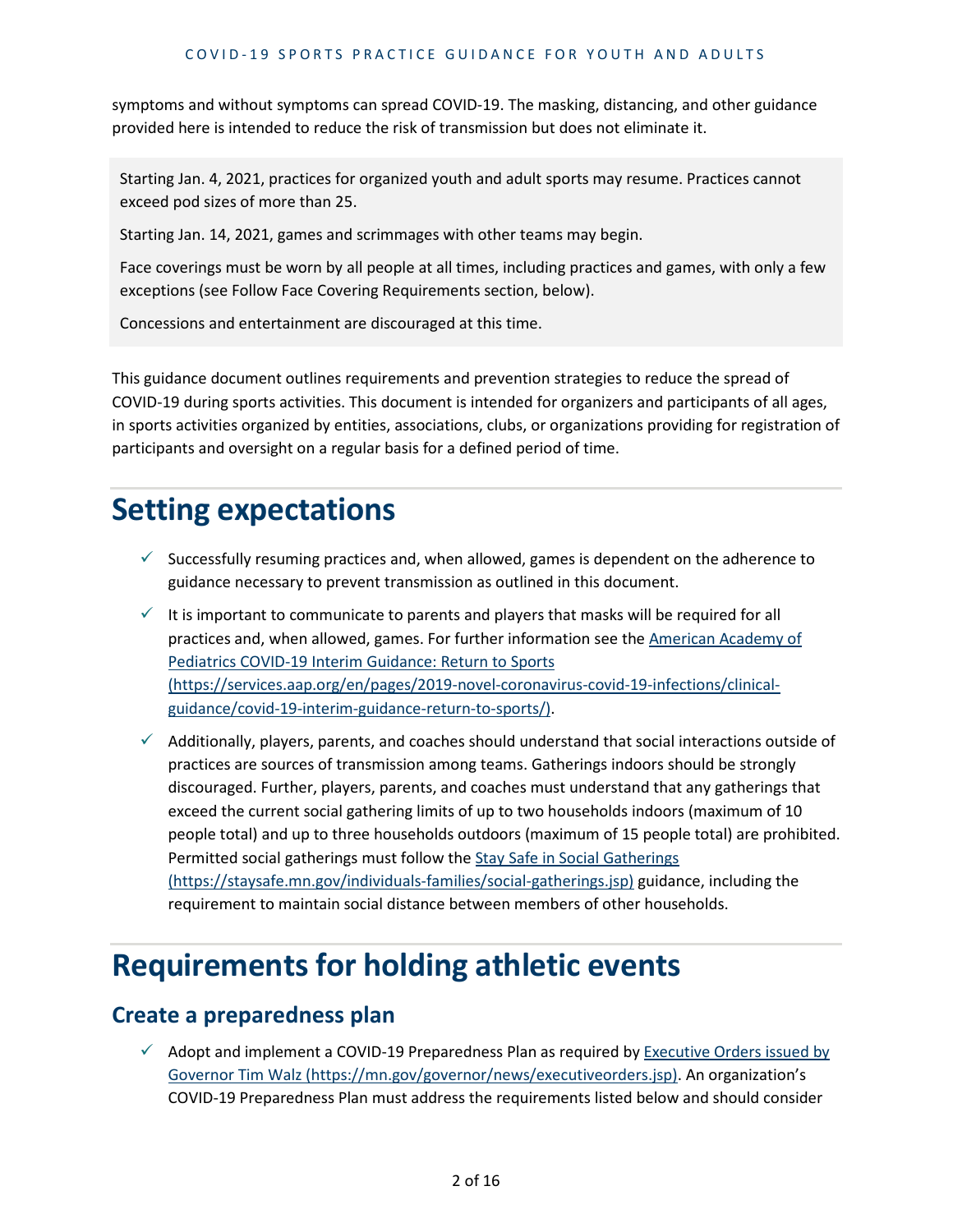the recommendations in this document. The plan should be updated when there are changes to public health official guidelines regarding group gatherings or sports activities.

- All businesses (sports facilities, gyms, associations, sports clubs/teams, etc.) are required to develop a program-specific plan. Templates for developing a program-specific plan can be found at [Stay Safe MN \(https://staysafe.mn.gov\).](https://staysafe.mn.gov/)
- **EXECT** All youth sports programs must also develop a COVID-19 Preparedness Plan and follow the parameters outlined in the COVID-19 Prevention Guidance for Youth and Student Programs found at [Stay Safe Guidance for Schools, Colleges, and Universities](https://staysafe.mn.gov/industry-guidance/schools.jsp) [\(https://staysafe.mn.gov/industry-guidance/schools.jsp\).](https://staysafe.mn.gov/industry-guidance/schools.jsp) "Youth programs" are programs providing care or enrichment to children or adolescents such as day camps, summer activities, and recreational or educational classes that require registration and have on-site supervision. "Youth programs" does not include licensed child care facilities or school district summer learning programs.
- The COVID-19 Preparedness Plan must be available and accessible to participants, volunteers, and employees.
- $\checkmark$  Identify a plan administrator for your organization's COVID-19 plan.
	- Communicate your COVID-19 plan to officials, umpires, and trainers.
	- **•** This should include expectations around screening, face coverings, and other prevention efforts.
	- **Plan templates are available at Stay Safe Guidance for All Business Entities** [\(https://staysafe.mn.gov/industry-guidance/all-businesses.jsp\).](https://staysafe.mn.gov/industry-guidance/all-businesses.jsp)
- $\checkmark$  Whenever possible, identify a COVID-19 Coordinator (which can also be the COVID-19 Preparedness Plan administrator)
	- **•** This person will be the point person for any cases or outbreaks in the team/association.
	- **•** This person will report COVID-19 cases to MDH, and work with LPH, MDH, and school health professionals to ensure close contacts are quickly identified and that isolation and quarantine are followed, as well as prompt communication with parents and athletes.
- $\checkmark$  Create protocols that are considerate of coaches, staff, players, volunteers, and participants at highest risk of complications from COVID-19.
	- [CDC: People at Increased Risk \(www.cdc.gov/coronavirus/2019-ncov/need-extra](https://www.cdc.gov/coronavirus/2019-ncov/need-extra-precautions/index.html)[precautions/index.html\)](https://www.cdc.gov/coronavirus/2019-ncov/need-extra-precautions/index.html)
	- **Executive Order 20-55, Protecting the Rights and Health of At-Risk Populations during the** [COVID-19 Peacetime Emergency \(www.leg.state.mn.us/archive/execorders/20-55.pdf\)](https://www.leg.state.mn.us/archive/execorders/20-55.pdf)

## **Follow physical distancing**

- $\checkmark$  Maintain at least 6 feet between participants when they are not playing (on the bench, in the dugout, on the sideline, etc.).
- $\checkmark$  Maintain 6 feet between spectators or household groups.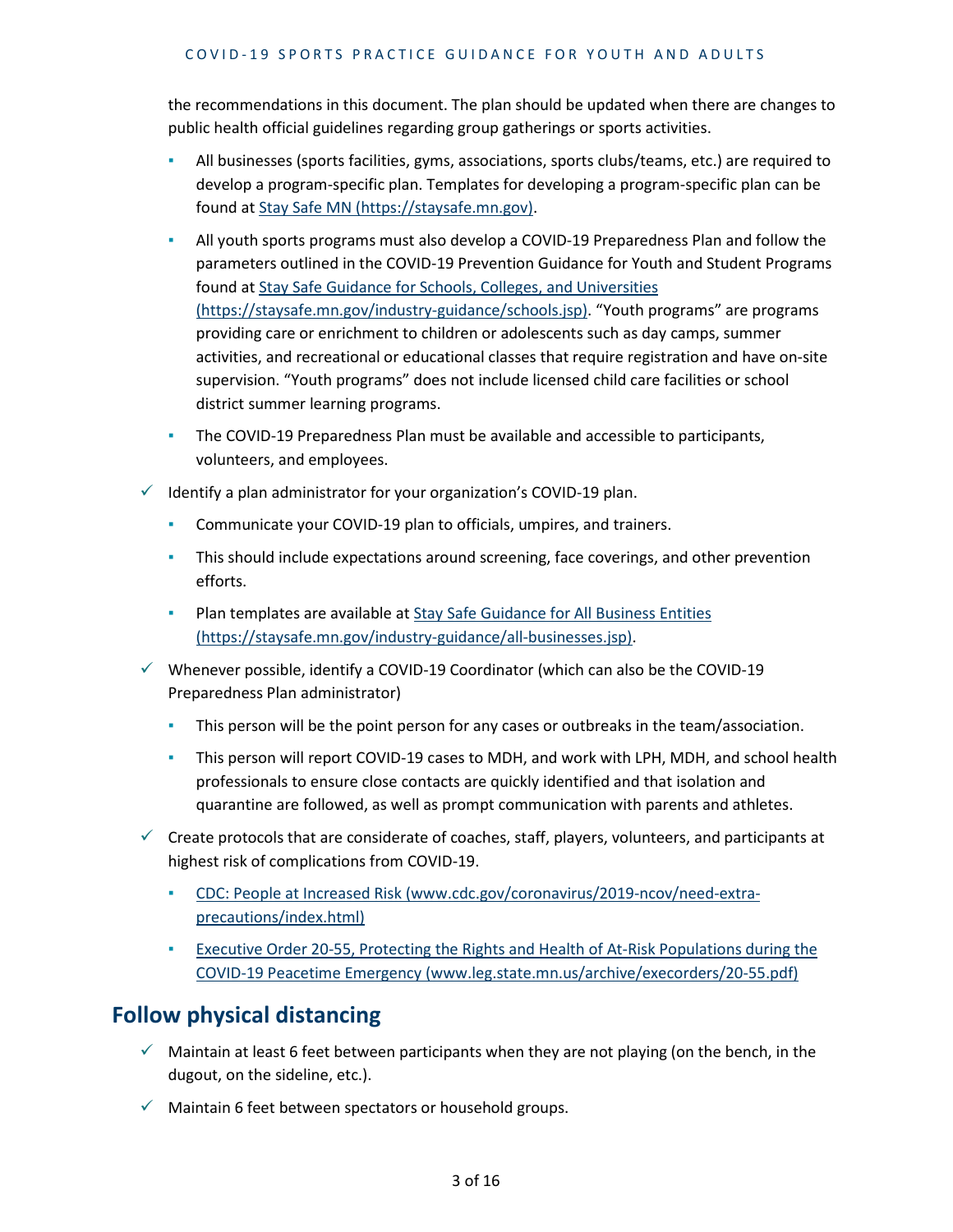- When games are allowed on and after Jan. 14, 2021 only allow household groups to purchase tickets for adjacent seating in a single transaction.
- $\checkmark$  It is strongly recommended that spectators remain at least 12 feet away from the closest participant—meaning, at least 12 feet from the field, the bench, or the court, whichever is closest.

## **Follow guidance for the event setting (e.g., gymnasium, rinks)**

- $\checkmark$  Do not exceed the number of people allowed in the venue.
	- Facility and venue guidance is available at Stay Safe Guidance for Businesses & Organizations [\(https://staysafe.mn.gov/industry-guidance/index.jsp\).](https://staysafe.mn.gov/industry-guidance/index.jsp) Including:
		- [Stay Safe Guidance for Outdoor Recreation Entities \(https://staysafe.mn.gov/industry](https://staysafe.mn.gov/industry-guidance/outdoor-recreation.jsp)[guidance/outdoor-recreation.jsp\)](https://staysafe.mn.gov/industry-guidance/outdoor-recreation.jsp)
		- [Stay Safe Guidance for Entertainment and Meeting Venues](https://staysafe.mn.gov/industry-guidance/entertainment.jsp)  [\(https://staysafe.mn.gov/industry-guidance/entertainment.jsp\)](https://staysafe.mn.gov/industry-guidance/entertainment.jsp)
		- [2020-21 Planning Guidance for Minnesota Public Schools](https://education.mn.gov/mdeprod/idcplg?IdcService=GET_FILE&dDocName=MDE032934&RevisionSelectionMethod=latestReleased&Rendition=primary)  [\(https://education.mn.gov/mdeprod/idcplg?IdcService=GET\\_FILE&dDocName=MDE032](https://education.mn.gov/mdeprod/idcplg?IdcService=GET_FILE&dDocName=MDE032934&RevisionSelectionMethod=latestReleased&Rendition=primary) [934&RevisionSelectionMethod=latestReleased&Rendition=primary\)](https://education.mn.gov/mdeprod/idcplg?IdcService=GET_FILE&dDocName=MDE032934&RevisionSelectionMethod=latestReleased&Rendition=primary) – Updated 1/8/21
		- **An overview of capacity limits can be found at Minnesota's Stay Safe Plan** [\(https://mn.gov/covid19/for-minnesotans/stay-safe-mn/stay-safe-plan.jsp\).](https://mn.gov/covid19/for-minnesotans/stay-safe-mn/stay-safe-plan.jsp)
	- The following requirements apply to games, once they are allowed starting January 14:
		- For competitions held indoors, if 12 feet can't be maintained between the participants in the game (athletes, coaches, student managers, time keepers) and the spectators, participants must be included in the total capacity count.
			- If spectators and participants can be clearly separated by at least 12 feet, then participants do not need to be included in the total capacity count.
	- **For practices, spectators and participants all contribute to the total capacity limit of the** event space, regardless of spacing between spectators and participants.
	- Additionally, follow guidance outlined in sections below for spectators at practices and games.
- $\checkmark$  Stagger game and practice times to avoid crowding and congestion when participants are arriving, playing, and leaving.
- $\checkmark$  Post instructions for patrons throughout the venue and at entrances that inform patrons of the following:
	- Not to enter if they are experiencing symptoms of COVID-19.
	- **EXECUTE:** About the venue's attendance limits.
	- **•** That they are required to adhere to hygiene and social distancing instructions, signage and markings.
	- **•** That they are required to follow the venue's requirements for wearing face coverings.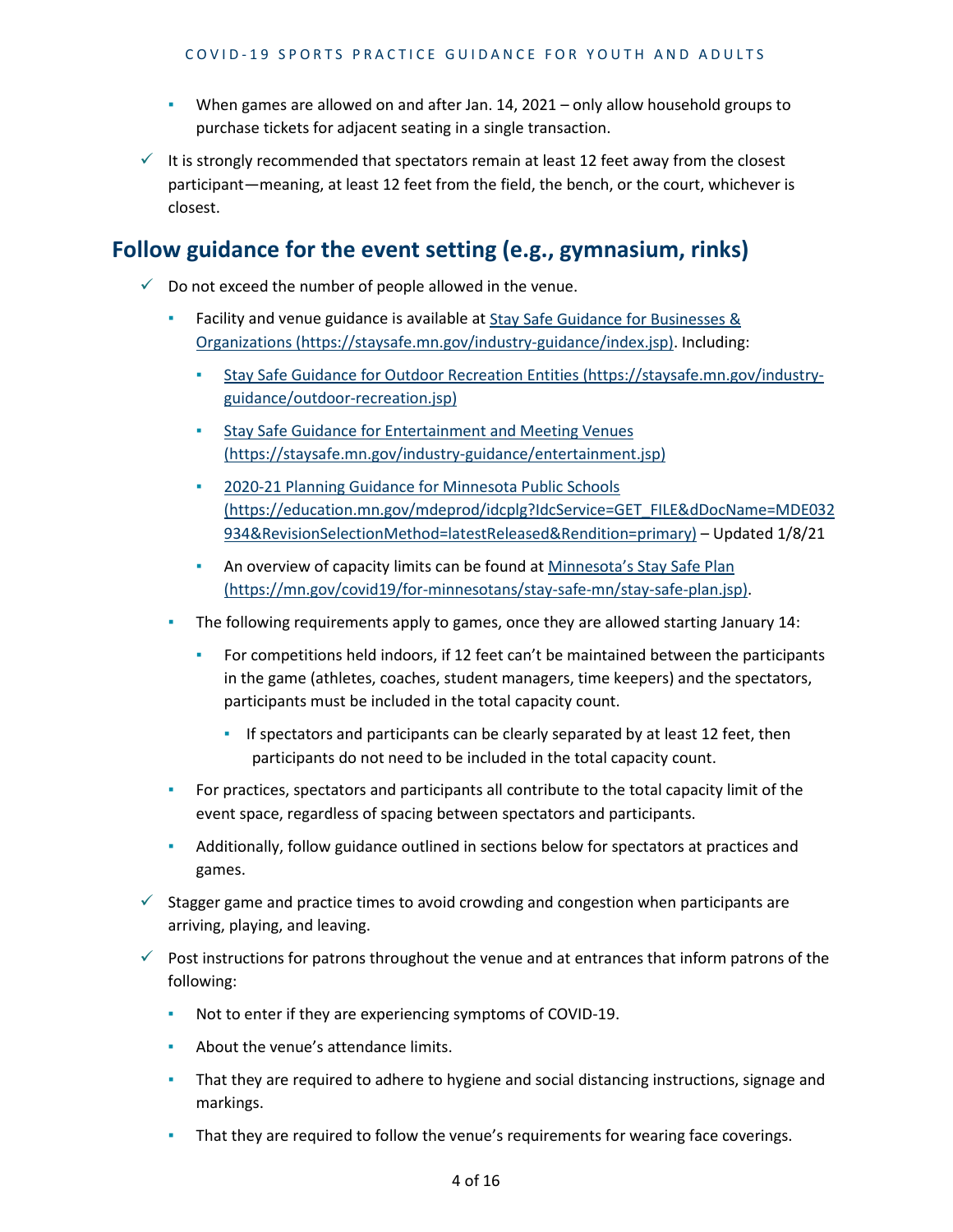- $\checkmark$  Encourage patrons and visitors to review a screening survey that checks for COVID-19 symptoms, close contacts with confirmed cases and quarantined cases, and out-of-state travel. See the Visitor and Employee Health Screening Checklist on [Businesses and Employers: COVID-](https://www.health.state.mn.us/diseases/coronavirus/businesses.html)[19 \(www.health.state.mn.us/diseases/coronavirus/businesses.html\).](https://www.health.state.mn.us/diseases/coronavirus/businesses.html)
- $\checkmark$  Consider limiting or not allowing concessions to minimize opportunities for crowding.
- $\checkmark$  Consider limiting the size of or not allowing bands, cheer squads, and other entertainment groups at the competition.
	- It is strongly recommended that any bands, cheer squads, or other entertainment groups present at a competition remain at least 12 feet away from the spectators and participants in the game.
	- **·** If bands, cheer squads or other entertainment groups cannot maintain 12 feet of distance from spectators and participants in the game, then members of the band, cheer squads, and other entertainment groups must be included in the total spectator count.

#### **Follow face covering requirements**

- $\checkmark$  Face coverings must be worn by all people at all times, including practices and, when allowed, games with only the following exceptions.
	- During wrestling contact, a cloth face covering could become a choking or visual hazard and is discouraged. For gymnastics and cheerleading, if there are concerns about safety in regards to choking or the face covering getting caught on objects, athletes may temporarily remove the face covering during activities such as tumbling/stunting/flying or on certain apparatuses. However, athletes must wear face coverings for all other practices and routines.
	- Individuals who swim/dive/participate in water sports should not wear a cloth face covering while they are in the water.
	- **•** Individual sports performed outside that allow individuals to maintain distance from others are lower risk for transmission of SARS-CoV-2. A cloth face covering is not necessary for athletes participating in outdoor individual sports if the athletes can stay at least six feet away from others. However, if social distancing cannot be maintained, athletes must wear face coverings.
		- Note that even outdoor individual sports often involve occasional close contact with others, so teams and athletes will often need to modify the activity to ensure that six feet of social distance can be maintained. In addition, individual outdoor athletes are still required to wear a face covering when they are around teammates, coaches, or others, and not actively participating in the distanced individual activity.
		- For example, at an alpine or Nordic ski competition, a skier may remove their face covering for the duration of the competition if the competition is organized in a way that guarantees the skier will not come within six feet of others on the course, including when starting and finishing. In this situation, skiers would still need to wear face coverings before and after the competition.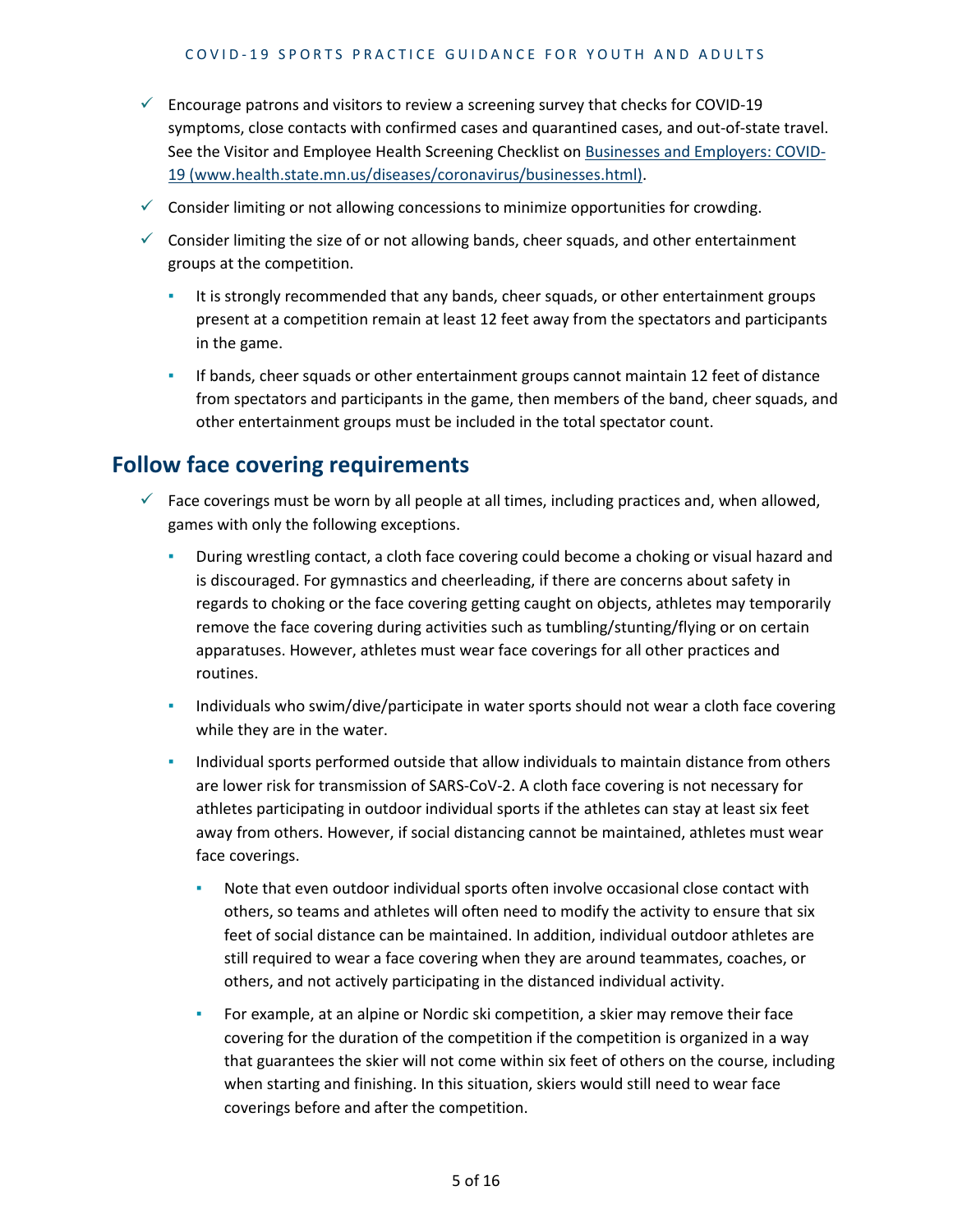- **•** If a sport requires a helmet that interferes with wearing a face covering safely or effectively (which is more likely with younger children), athletes may consider alternatives to face coverings that are specifically designed by helmet manufacturers to provide protection against the splashes, sprays, and aerosols that can lead to COVID-19 transmission (i.e., a full face shield).
	- A face covering is still the most protective option and should be used to the extent possible, but a full face shield may provide some protection.
	- **Any face shield used as a face covering alternative must cover the entire face, extend to** the ears and below the chin, and must not have exposed gaps or vents near the eyes, mouth, or nose.
	- **For more information, please see Frequently Asked Questions About the Requirement** [to Wear Face Coverings](https://www.health.state.mn.us/diseases/coronavirus/facecoverfaq.html)  [\(www.health.state.mn.us/diseases/coronavirus/facecoverfaq.html\).](https://www.health.state.mn.us/diseases/coronavirus/facecoverfaq.html)
- **For further information on wearing face coverings during sports activities please see the** following guidance[: American Academy of Pediatrics COVID-19 Interim Guidance: Return to](https://services.aap.org/en/pages/2019-novel-coronavirus-covid-19-infections/clinical-guidance/covid-19-interim-guidance-return-to-sports/)  Sports [\(https://services.aap.org/en/pages/2019-novel-coronavirus-covid-19](https://services.aap.org/en/pages/2019-novel-coronavirus-covid-19-infections/clinical-guidance/covid-19-interim-guidance-return-to-sports/) [infections/clinical-guidance/covid-19-interim-guidance-return-to-sports/\).](https://services.aap.org/en/pages/2019-novel-coronavirus-covid-19-infections/clinical-guidance/covid-19-interim-guidance-return-to-sports/)

 $\checkmark$  Face coverings must be worn in accordance with MDH guidance and Executive Order 20-81.

- Types of face coverings can include a cloth mask, a neck gaiter, a scarf, a bandanna, or a religious face covering. CDC recommends using two layers of fabric when making a cloth face covering. Face coverings that are made of thinner single-layer fabric such as certain types of masks, scarves, neck gaiters, or bandannas may not be as effective for blocking droplets that come out when speaking, coughing, or sneezing and should not be used unless there are no alternatives.
- **EXECO** A face covering must cover the nose and mouth completely. The covering should not be overly tight or restrictive and should feel comfortable to wear.
- **•** Any masks that incorporate a valve that is designed to facilitate easy exhaling, mesh masks, or masks with openings, holes, visible gaps in the design or material, or vents are not sufficient face coverings because they allow droplets to be released from the mask.
- **Face Covering Requirements and Recommendations** [\(www.health.state.mn.us/diseases/coronavirus/facecover.html\)](https://www.health.state.mn.us/diseases/coronavirus/facecover.html)
- $\checkmark$  People are not permitted to remove their face coverings during activities that involve a high level of exertion. For guidance on when a person refuses to wear a face covering, or is unable to wear a face covering due to a disability, medical, or mental health condition, please see [Frequently Asked Questions About the Requirement to Wear Face Coverings](https://www.health.state.mn.us/diseases/coronavirus/facecoverfaq.html)  [\(www.health.state.mn.us/diseases/coronavirus/facecoverfaq.html\).](https://www.health.state.mn.us/diseases/coronavirus/facecoverfaq.html)
- $\checkmark$  The following people are exempt from the face covering requirement:
	- **EXECT** Children under age 2 years must not wear face coverings. Children between the ages of 2 and 5 years old are not required to wear face coverings but are encouraged to wear a face covering when in public if they can do so reliably in compliance with CDC guidance (i.e.,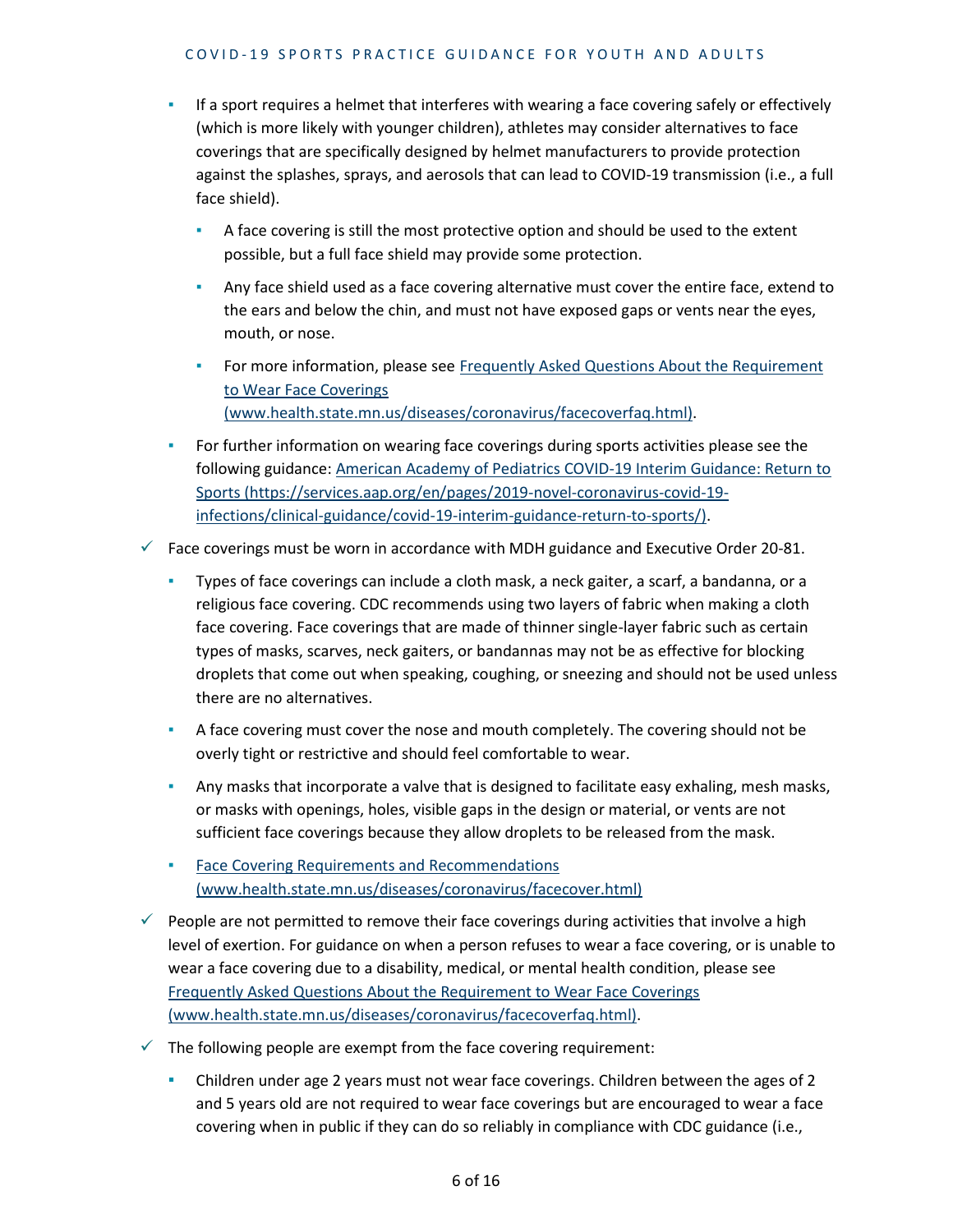without frequently touching or removing the face covering). See [CDC: How to Wear Masks](https://www.cdc.gov/coronavirus/2019-ncov/prevent-getting-sick/how-to-wear-cloth-face-coverings.html)  [\(www.cdc.gov/coronavirus/2019-ncov/prevent-getting-sick/how-to-wear-cloth-face](https://www.cdc.gov/coronavirus/2019-ncov/prevent-getting-sick/how-to-wear-cloth-face-coverings.html)[coverings.html\).](https://www.cdc.gov/coronavirus/2019-ncov/prevent-getting-sick/how-to-wear-cloth-face-coverings.html)

People who have medical or other health conditions, disabilities, or mental health, developmental, or behavioral needs that make it difficult to tolerate wearing a face covering.

#### **Promote health checks**

- $\checkmark$  Create protocols to maintain health checks and screening of participants and staff/volunteers.
	- Any staff, volunteers, or participants who are sick must stay home.
	- **EXECT** Have policies in place outlining the process for those who become sick while participating in a sport.
	- **EXE** Be aware that people can get a positive COVID-19 test even if they do not have symptoms.

## **Requirements for holding practices (effective beginning Jan. 4, 2021)**

**Only practices are allowed from Jan. 4 through 13.** No games or scrimmages with other teams are allowed. Games and scrimmages with other teams will be allowed starting Jan. 14.

Follow the "Requirements for holding athletic events" in addition to the following:

## **Spectator requirements**

- $\checkmark$  Up to one spectator per participant is allowed to attend practices. However, spectators at practices are strongly discouraged.
- $\checkmark$  If necessary for spectators to be at practices, ensure that spectators maintain at least 6 feet of social distancing between households and that spectators are complying with venue/facility guidance—including applicable capacity limits.

#### **Practice requirements**

- $\checkmark$  Participants must maintain 6-foot social distancing when not actively playing (team meetings, side lines, waiting for a turn).
- $\checkmark$  Keep practices small in size. For youth and adult organized sport practices or training (non-game or competition activities), create pods. Pod sizes cannot exceed 25 people per pod, either inside or outside.
	- **EXECT** A "pod" is a group of people that only practice or play with members of their own pod, which limits the potential for transmission in the event of an exposure or outbreak. Teams and organizations are responsible for ensuring that members of different pods do not practice together, interact, or otherwise come into close contact while organized sports are occurring.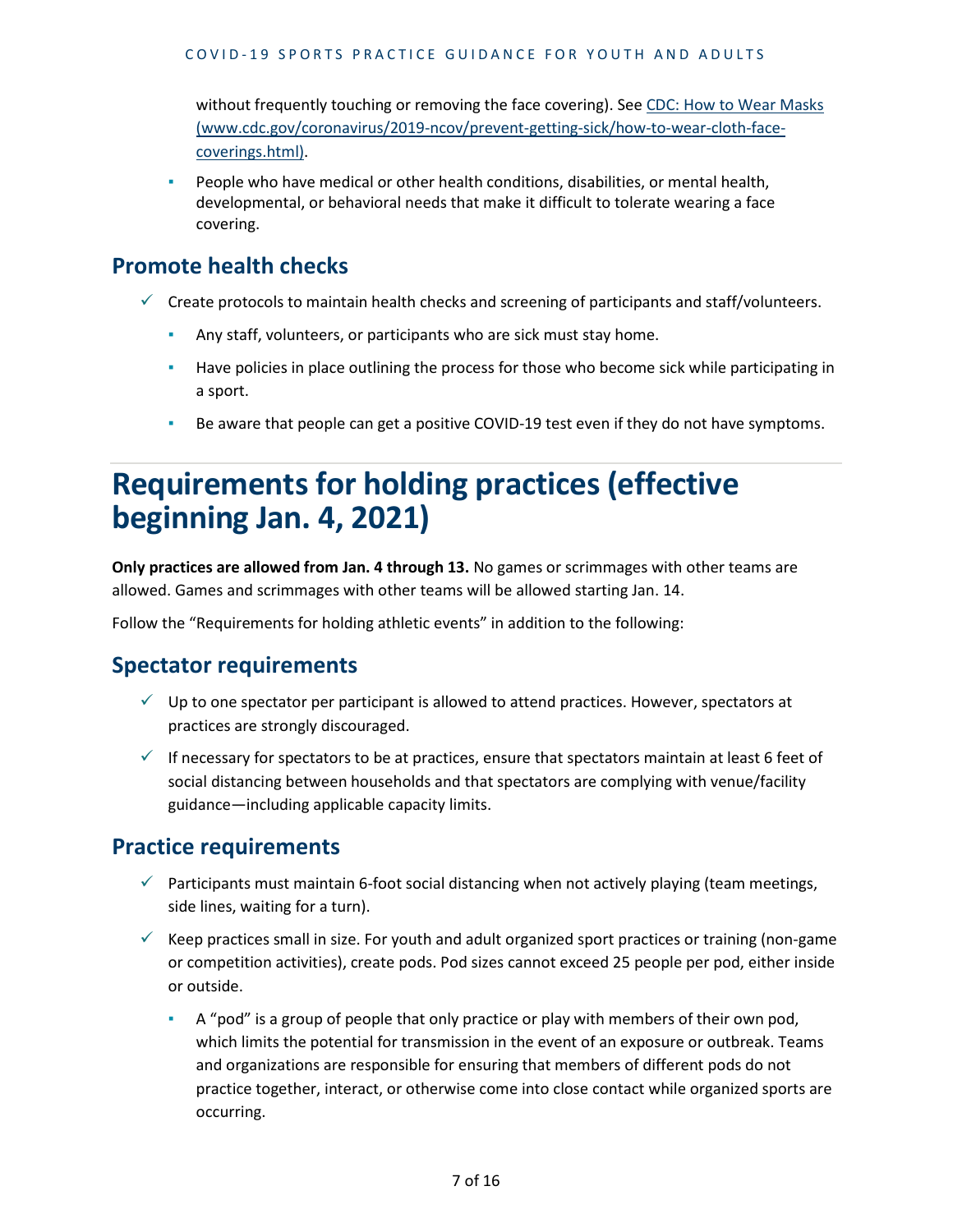- Pods must either practice in physically separate rooms, facilities, or areas, or steps must be taken to ensure that pods are kept separated by a distance of no less than 12 feet at all times.
- I Teams must also avoid reassigning athletes to different pods to the maximum extent possible.
- **•** The smaller the pod size, the more the team can minimize broader transmission of COVID-19 among teammates, so teams are strongly encouraged to create pods that are smaller than the maximum of 25.

#### **Additional practice recommendations**

- $\checkmark$  Start with skill development practices that allow participants to maintain social distance from members of other households for the first week or two of practice. This may help slow initial disease transmission on the team and ease participants back into practice for those who have not had much physical activity during the pause.
- $\checkmark$  Host practices outdoors if possible.
	- Outdoors is safer than indoors. If indoors, minimize the time spent indoors, as risk of transmission increases with the more time spent indoors. Consider keeping indoor practices to 30 minutes or less.
- $\checkmark$  Avoid using locker rooms and facility showers.
- $\checkmark$  Carpooling should be discouraged as much as possible.

## **Requirements for holding games, scrimmages, and competitions (effective beginning Jan. 14)**

Games, scrimmages, and competitions are not allowed until Jan. 14. Once allowed the following guidance applies.

#### **Spectator requirements**

- $\checkmark$  The total number of spectators at games must comply with the appropriate venue guidance and capacity limits (see "Follow guidance for the event setting" section above).
	- **•** Strongly consider limiting spectators to one to two people per participant to minimize transmission and to comply with applicable venue guidance and capacity limits.
- $\checkmark$  Require advanced reservations and/or ticketing (e.g., online, app-based, email, will-call). Do not allow walk-ins, impromptu purchases or admittance.
	- Names, phone number, and/or email should be collected as part of the reservations so that quick notification can be done if an individual develops COVID-19.
- $\checkmark$  Schedule arrival times for longer than their typical duration to minimize the congregation of patrons waiting. Establish staggered admission or entry times and durations to minimize overlap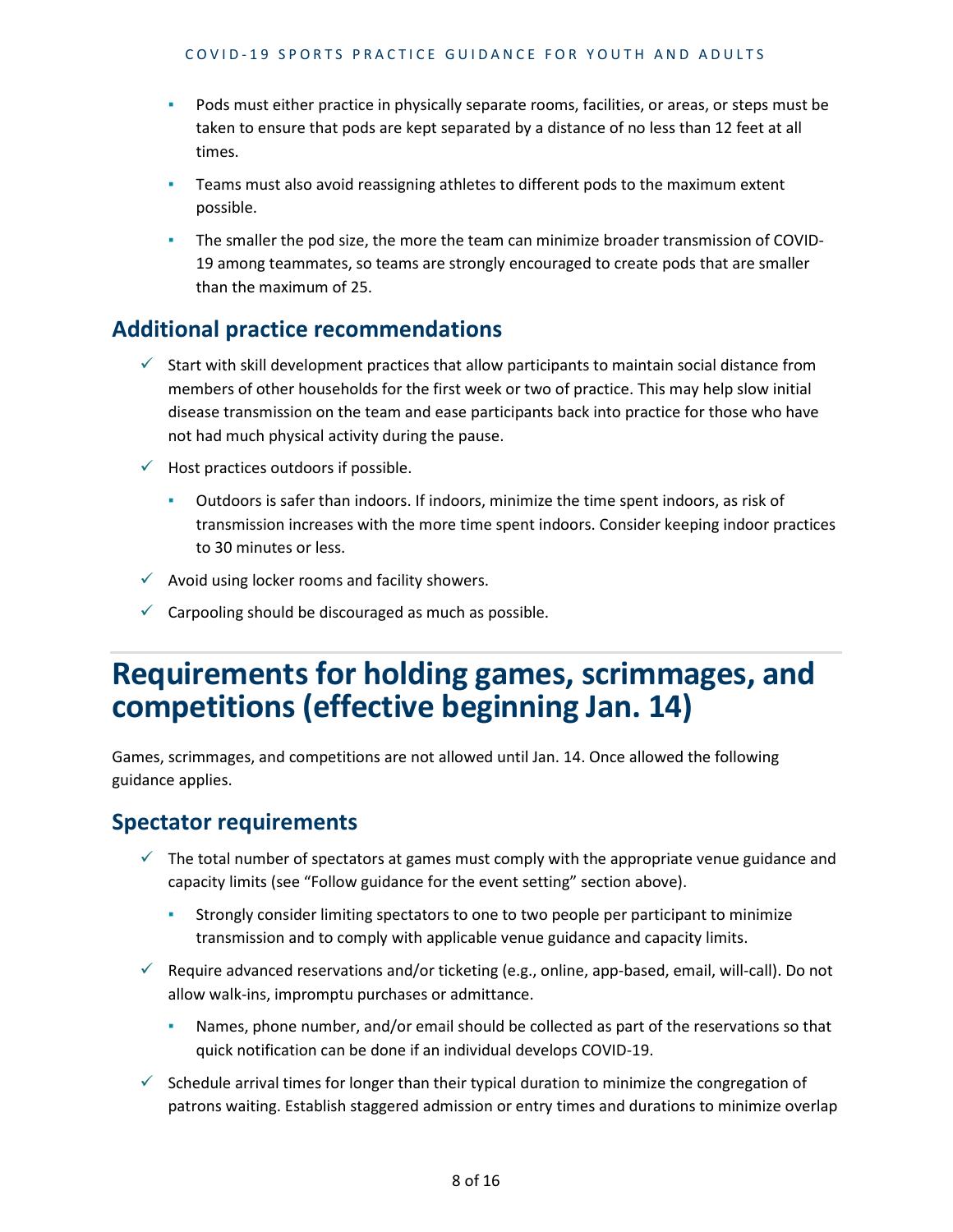and congregating of patrons at choke points (e.g., access points, security check points, admission areas, concession areas).

#### **Number of participants allowed**

- $\checkmark$  During a game, scrimmages, or competitions (played indoors or outdoors):
	- **•** The number of participants allowed can include all of the people needed to make up the team.
	- A team is defined as the total number of players/athletes, coaches, referees, umpires, etc. needed to hold the game or competition as long as the total number of people does not exceed the total number allowed by the venue or facility (check capacity limits). This includes cross country and track teams.
- $\checkmark$  During a cross country or track event:
	- The "course maximum"—meaning the number of people allowed on the course at one time—is 250 participants or the total square footage of the course divided by 113, whichever is less.
	- **•** Participants must be divided into completely separated participant groups to ensure that the number of participants on the course at one time never exceeds the course maximum.
	- Event participants must be further divided into "pods" and physically distanced (meaning 6 feet of distance is maintained between people from different households) within the pods. For cross country and track team events/competitions, four groups of up to seven athletes constitutes a pod.

## **Multi-team (greater than two teams) events and tournaments (effective Jan. 14)**

Multi-team events and tournaments are not allowed until Jan. 14. Once allowed the following guidance applies.

- $\checkmark$  MDH strongly recommends against holding tournaments or sporting events that will bring teams together from different states or from outside your local area.
- $\checkmark$  If teams choose to host multi-team events, the following guidelines apply.

#### **Requirements**

- $\checkmark$  Allow only one team in a locker room at any one time and limit the amount of time in the locker room.
- $\checkmark$  Teams can only be in a facility while playing a game. Teams should only arrive early enough to warm up before their competition, and teams should leave as soon as their game is over.
- $\checkmark$  The venue capacity requirements in the "Follow guidance for the event setting" section above must be followed.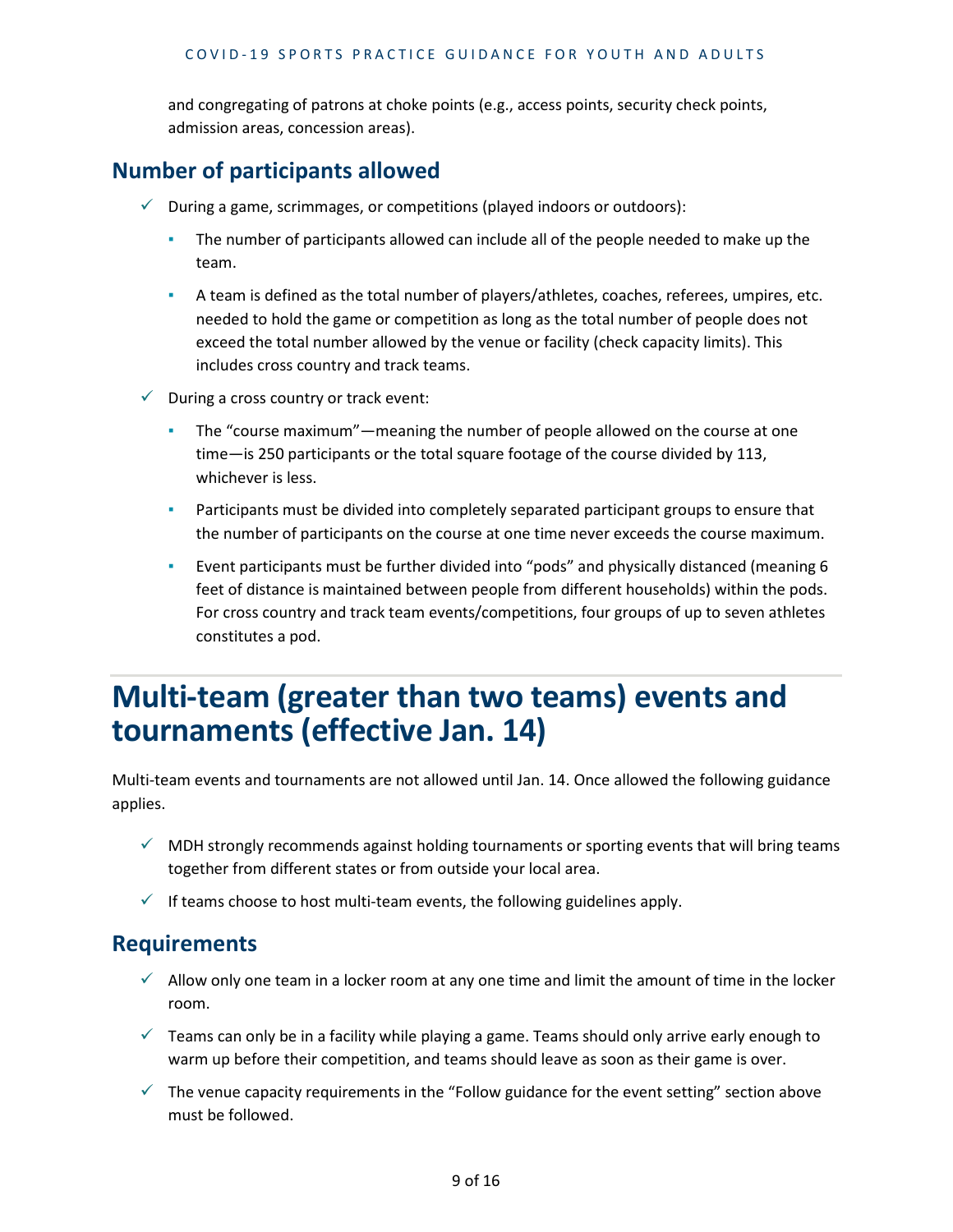#### **Recommendations**

- $\checkmark$  Consider limiting or not allowing entertainment (including bands, cheer squads, or dance teams) at this time.
- $\checkmark$  Strongly consider limiting spectators to one to two people per participant to minimize transmission and to comply with applicable venue guidance and capacity limits.
- $\checkmark$  Limit the number of participants as much as possible, as well as minimize the number of parents/chaperones that travel with the team.
	- **•** Remember that if an individual tests positive for COVID-19 and was traveling with others in a vehicle for greater than 30 minutes, it could result in quarantine of everyone who traveled with that person in the same vehicle (bus, van, SUV, etc.).
- $\checkmark$  Avoid overnight stays as much as possible. Consider hosting events at a central location that does not require teams to stay overnight.
	- **Remember that staying at hotels can create another environment where teammates gather** in close proximity, which increases risk of transmission.

## **Requirements for outdoor recreational race events (effective Jan. 14)**

Outdoor recreational race events are allowed starting Jan. 14. Once allowed, the following guidance applies.

## **Key information**

- $\checkmark$  This guidance is for outdoor organized recreational races or non-competitive similar events (e.g., running races, "fun runs"/walks, triathlons, bicycle races/rides, charity walks, or cross-country skiing events).
- $\checkmark$  Any race events (including run/walk races, triathlons, bicycle races, or cross-country skiing races) that are half-marathon length or longer can only be held in venues that have defined perimeters and clear entrance and exit points (i.e., not on public roadways). This is to ensure that capacity limits are followed, that crowding can be controlled, and that social distancing is maintained among spectators.
- $\checkmark$  Examples of possible venues include fair grounds, golf courses, stadiums, or athletic fields.
- $\checkmark$  This guidance is not applicable to motorized races. For these events, please use the Stay Safe [Guidance for Entertainment and Meeting Venues \(https://staysafe.mn.gov/industry](https://staysafe.mn.gov/industry-guidance/entertainment.jsp)[guidance/entertainment.jsp\).](https://staysafe.mn.gov/industry-guidance/entertainment.jsp)

This guidance outlines the requirements for holding organized recreational race events (e.g., run/walk races, triathlons, bicycle races, or cross-country skiing) during the COVID-19 Peacetime Emergency. Unless this guidance imposes a different or additional requirement, any organized race event must also follow the requirements in other sections of this guidance document. Certain race events may have spectators and any event with spectators must follow the requirements of the Stay Safe Guidance for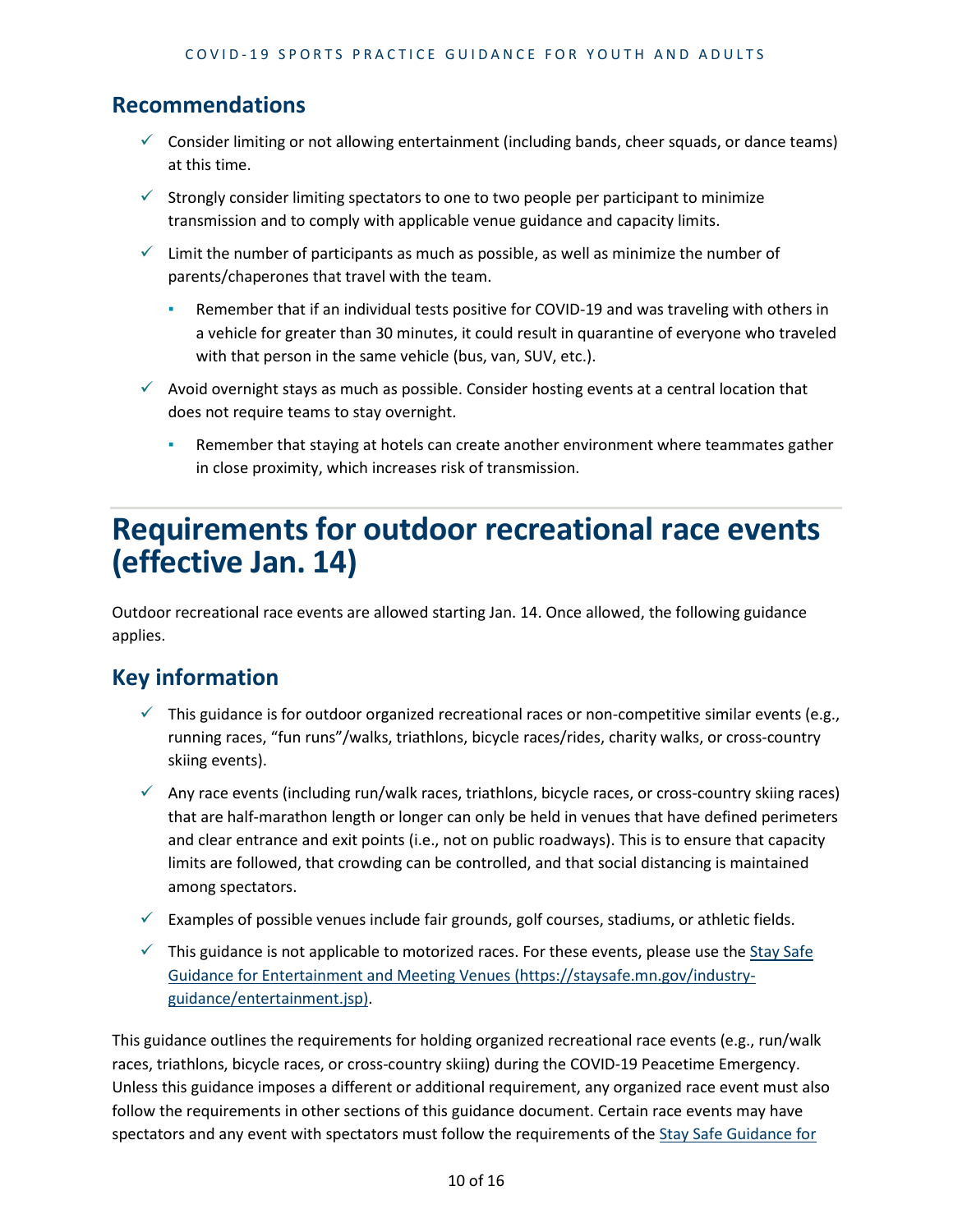[Entertainment and Meeting Venues \(https://staysafe.mn.gov/industry-guidance/entertainment.jsp\)](https://staysafe.mn.gov/industry-guidance/entertainment.jsp) with respect to how many spectators are allowed and the steps that must be taken to protect the health and safety of spectators and workers or volunteers. The individual or entity responsible for organizing the race must incorporate applicable requirements from these guidance documents into the COVID-19 Preparedness Plan for the event.

#### **Key elements of an organized race plan**

In order to prevent COVID-19 transmission at an organized race, to maintain control over the event, and to facilitate social distancing between participants, volunteers, and employees, all organized races must adhere to the following basic requirements:

- **Advance registration.** Registration must occur prior to the race through online or other contactless methods. Any racing equipment, promotional products or handouts, bibs, etc. should be mailed to participants prior to race day.
- **Participant and employee attendance.** The number of participants allowed on the race course at any one time depends on the size and structure of the course:
	- The "course maximum"—meaning the number of people allowed on the course at one time—is 250 participants or the total square footage of the course divided by 113, whichever is less.
	- **•** This "course maximum" ensures that there is at least 113 square feet for each person on the course (113 square feet is the U.S. Fire Administration's recommended space per person to ensure safe social distancing).
	- **•** Participants must be divided into completely separated participant groups to ensure the number of participants on the course at one time never exceeds the course maximum.
	- **EXECT Further, races that choose to exceed the course maximum must ensure an entire participant** group has completely finished the race and vacated the course before releasing a new group of participants.
	- Workers are not counted toward the "course maximum" for purposes of this guidance.
- **Participant pods.** Event participants must be further divided into "pods" of no more than 25 individuals and socially distanced (meaning, 6 feet of distance is maintained between people from different households) within the pods.
	- **Each pod is released in a staggered manner to avoid clustering on the course and** intermixing of pods.
	- As each pod is released, individual participants should also be released in a staggered manner or positioned to allow for proper social distancing within the pod.
- **Social distancing measures.** Participants must maintain social distancing from other participants, volunteers, and employees through the entire event, including at the starting line, throughout the race, and at the finish line. Staff and volunteers must also maintain social distancing from other staff, volunteers, and participants.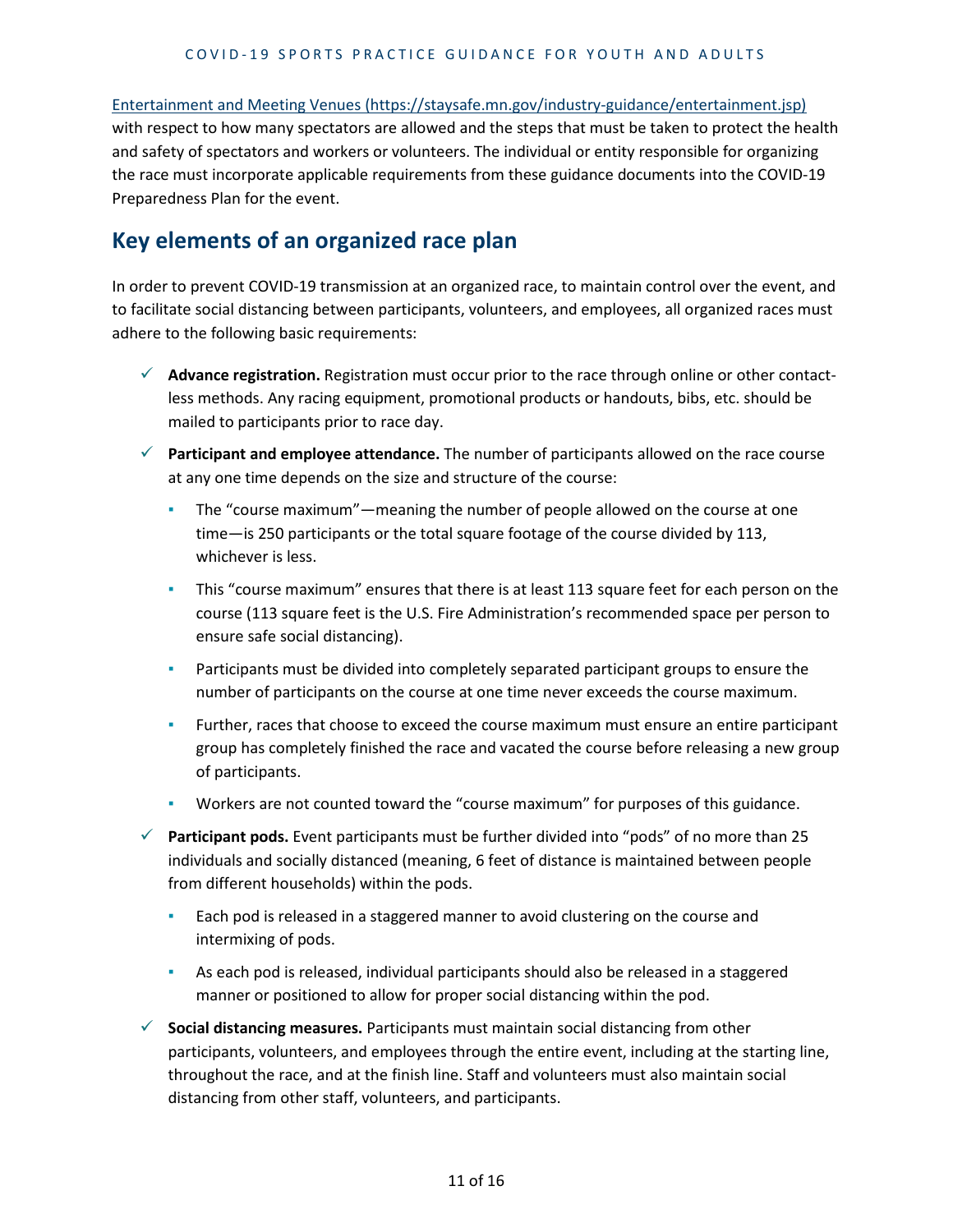- Social distancing measures should take into account the size and structure of the venue. For example, if the race takes place on a track, lanes should be designated according to pace (for example, with slower participants in outside lanes, and faster participants in inside lanes).
- **•** Markers such as tape, traffic cones, or stickers should be placed on the ground to aid participants in maintaining social distancing.
- **EXED** Participants should be given staggered arrival times, based on their pod's start time, to avoid congregating at the starting line. Participants within the same pod should be spaced at the starting line in a manner that allows them to maintain social distancing from each other.
- **•** Participants must immediately leave the course after finishing the race, and employees and volunteers must ensure that participants do not loiter or gather in groups at the finish area.

#### **Spectators.**

- **EXED 15 If a race event is shorter than a half-marathon in length and is not being held in a venue with** a defined perimeter (for example, if a course is located on a public roadway, trail, or other public right of way), spectators should be strongly discouraged. The event must not set up seating or other areas that will encourage congregation of spectators.
	- **Any people who do watch the race must adhere to social gathering limits.**
- Secluded courses (roads or trails/parks in areas with low foot and road traffic congestion) are preferred to discourage attracting crowds.
- **.** If the race is held in a defined outdoor venue (for example, at a track at a public school or in a stadium), spectators are permitted, but the venue must follow the capacity limitations and all other requirements outlined in the [Stay Safe Guidance for Entertainment and Meeting](https://staysafe.mn.gov/industry-guidance/entertainment.jsp)  [Venues \(https://staysafe.mn.gov/industry-guidance/entertainment.jsp\).](https://staysafe.mn.gov/industry-guidance/entertainment.jsp)
- **EXEDENT Any race events (including run/walk races, triathlons, bicycle races, or cross**country skiing races) that are half-marathon length or longer can only be held in venues that have defined perimeters and clear entrance and exit points (i.e., not on public roadways).

**Vendors and attractions.**

- If a race is held at a defined venue (for example, at a track at a public school or in a stadium), vendors and other recreational/entertainment attractions are permitted, but must follow the [Stay Safe Guidance for Entertainment and Meeting Venues](https://staysafe.mn.gov/industry-guidance/entertainment.jsp)  [\(https://staysafe.mn.gov/industry-guidance/entertainment.jsp\).](https://staysafe.mn.gov/industry-guidance/entertainment.jsp)
- **EXECT** If an event is not being held in a defined venue (for example, if a course is located on a public roadway, trail, or other public right of way), vendors or recreational/entertainment attractions coordinated by the event organizers are not permitted because they encourage the congregation of spectators.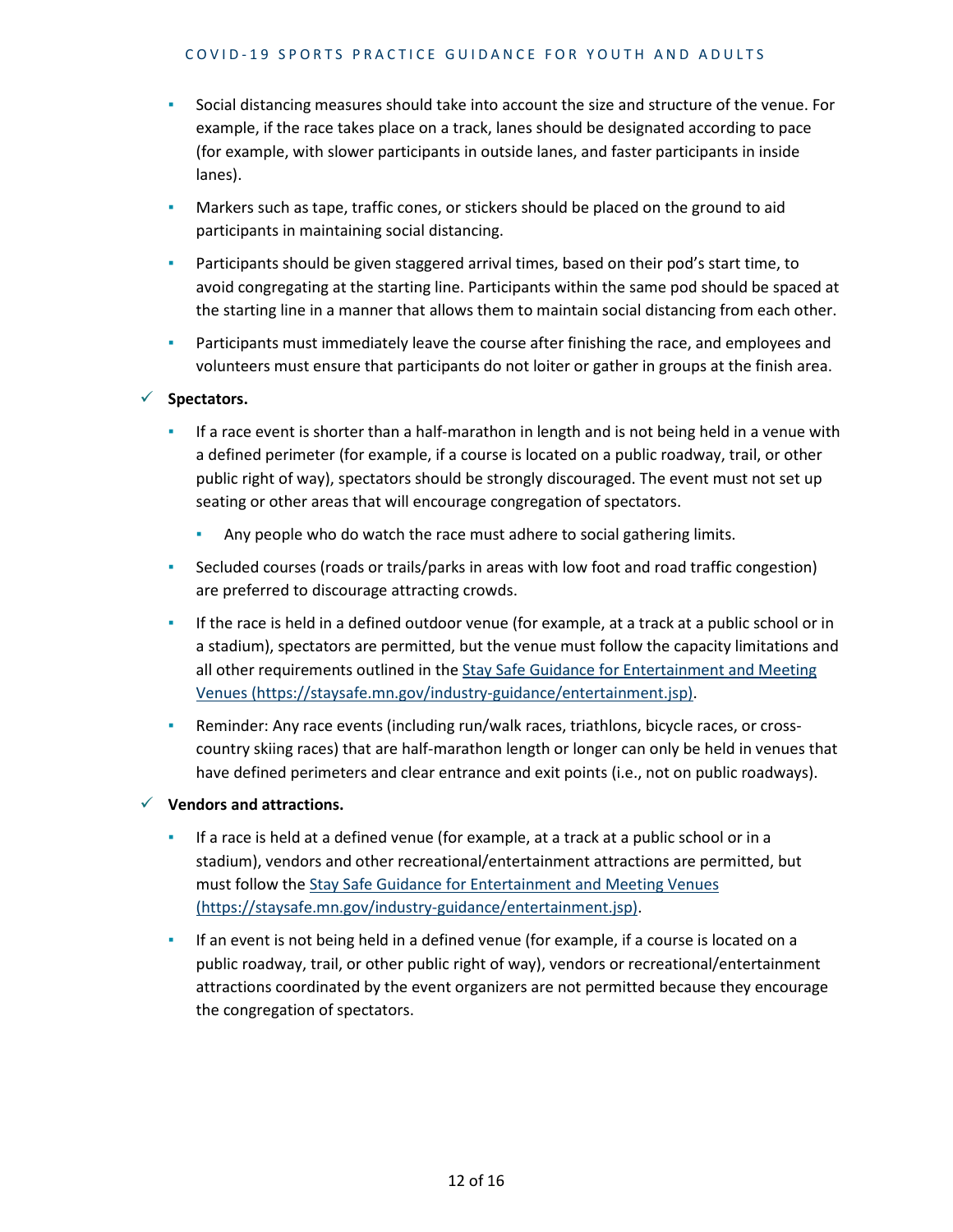## **Important risk considerations**

## **Level of contact in a sport**

Before starting any sport, consider the risk associated with that sport in terms of COVID-19 being spread between players.

- $\checkmark$  The more physical or close contact that occurs the greater risk there is in spreading illness.
- $\checkmark$  A sport or training that takes place indoors is riskier than if the activity is done outdoors.
- $\checkmark$  Resources for risk categorization of sports:
	- [National Collegiate Athletic Association COVID-19 Coronavirus \(www.ncaa.org/sport](https://www.ncaa.org/sport-science-institute/coronavirus-covid-19)[science-institute/coronavirus-covid-19\)](https://www.ncaa.org/sport-science-institute/coronavirus-covid-19)
	- [United States Olympic and Paralympic Committee Coronavirus Updates](https://www.teamusa.org/Coronavirus)  [\(www.teamusa.org/Coronavirus\)](https://www.teamusa.org/Coronavirus) Under the "Return to Training and Sport Event Planning" tab, select Sport Event Planning.
	- National Federation of State High School Association's Guidance for Opening up High School [Athletics and Activities \(https://nfhs.org/media/3812287/2020-nfhs-guidance-for-opening](https://nfhs.org/media/3812287/2020-nfhs-guidance-for-opening-up-high-school-athletics-and-activities-nfhs-smac-may-15_2020-final.pdf)[up-high-school-athletics-and-activities-nfhs-smac-may-15\\_2020-final.pdf\)](https://nfhs.org/media/3812287/2020-nfhs-guidance-for-opening-up-high-school-athletics-and-activities-nfhs-smac-may-15_2020-final.pdf)

## **Know before you play**

There may be an increased risk of COVID-19 when participating in sports, and COVID-19 activity may be different in different regions of the state, also contributing to a possible increase in risk.

Traveling out of state or to different regions of the state to participate in sports activities is strongly discouraged. However, if individuals or teams are considering traveling to other regions or states to participate in sports, they should be aware of COVID-19 activity in that area to inform their decision. Additionally, the Governor's Executive Order recommends individuals quarantine upon return from out of state travel.

- $\checkmark$  For Minnesota:
	- Situation Update for COVID-19 [\(www.health.state.mn.us/diseases/coronavirus/situation.html\)](https://www.health.state.mn.us/diseases/coronavirus/situation.html)
	- [Governor's COVID-19 Dashboard \(https://mn.gov/covid19/data/covid-dashboard/index.jsp\)](https://mn.gov/covid19/data/covid-dashboard/index.jsp)
- $\checkmark$  For the broader United States:
	- Johns Hopkins University of Medicine: COVID-19 United States Cases by County [\(https://coronavirus.jhu.edu/us-map\)](https://coronavirus.jhu.edu/us-map)
	- [CDC: COVID Data Tracker \(www.cdc.gov/coronavirus/2019-ncov/cases-updates/cases-in](https://www.cdc.gov/coronavirus/2019-ncov/cases-updates/cases-in-us.html)[us.html\)](https://www.cdc.gov/coronavirus/2019-ncov/cases-updates/cases-in-us.html)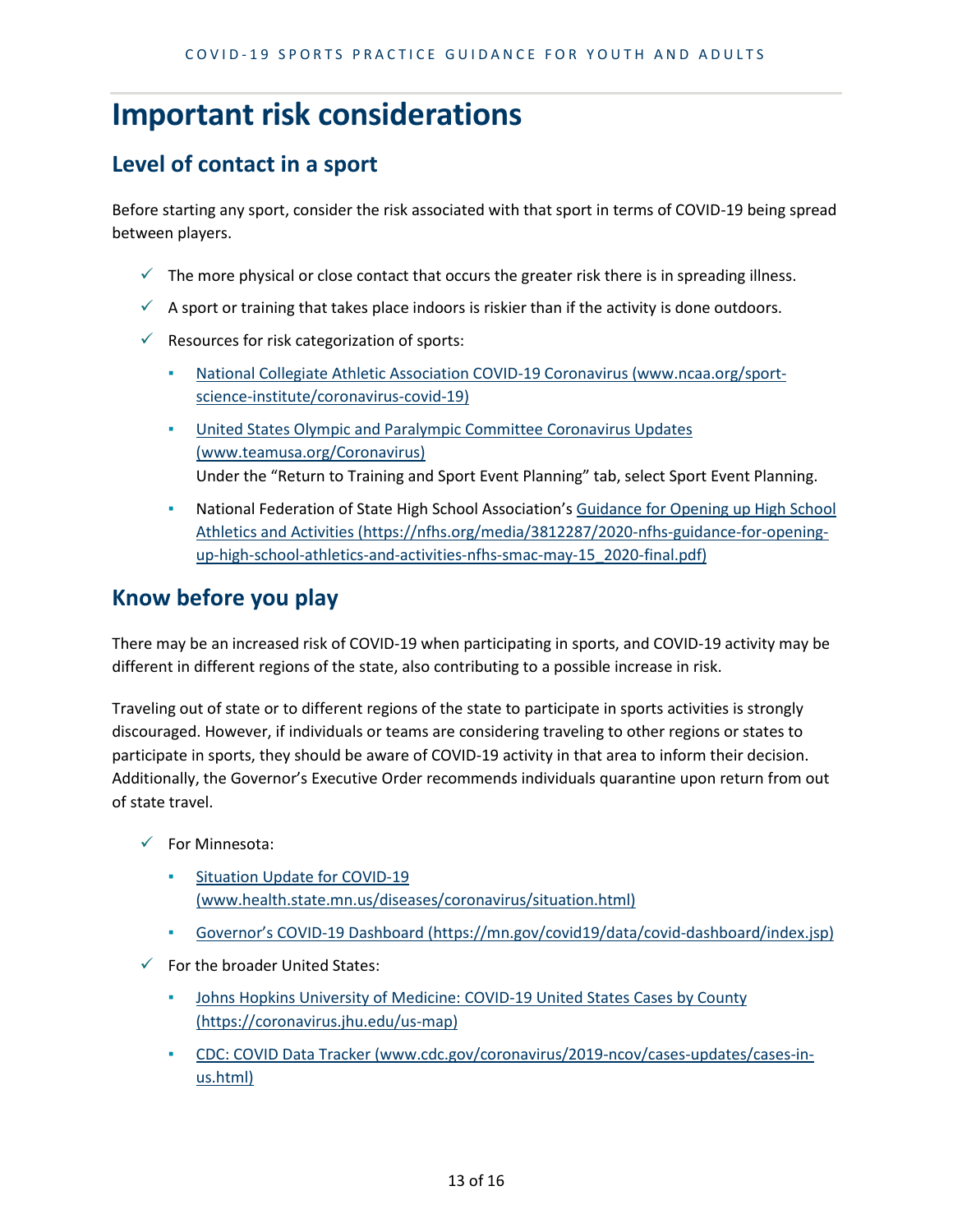# **Recommendations for slowing the spread of COVID- 19 during play**

- $\checkmark$  Consider whether contact in the sport can be modified. For example, can contact be reduced among players during practice in order to limit close contact?
- $\checkmark$  Consider whether practices can occur outside, as in general, being outside reduces the risk of COVID-19 transmission.
- $\checkmark$  Minimize sharing of objects.
	- Do not share individual water bottles, community snacks, or towels.
	- **Encourage use of dedicated personal equipment such as bats, mitts, rackets, etc.**

## **If a member of your team or organization has COVID-19**

- $\checkmark$  If a case of COVID-19 is reported to you, notify MDH by email at [health.sports.covid19@state.mn.us.](mailto:health.sports.covid19@state.mn.us) MDH will be available to answer questions you have and can provide guidance. MDH also has template notification letters for close contacts or others on the team who may have questions about their risk of COVID-19.
- $\checkmark$  Once you hear of a case on your team, the team or association COVID-19 contact and/or coach must review whether or not the case was infectious while with their teammates and whether or not an exposure occurred. The COVID-19 contact and/or coach can consult with MDH or their affiliated association to discuss exposure assessment or any other concerns.
- $\checkmark$  It is important to keep rosters of who was at practices and, when allowed, games each day so contact tracing can be done quickly.
- $\checkmark$  A 14-day quarantine is recommended for people who have been exposed to COVID-19. In some circumstances, a shortened quarantine period may be possible.
	- For more information, se[e Quarantine Guidance for COVID-19](https://www.health.state.mn.us/diseases/coronavirus/quarguide.pdf)  [\(www.health.state.mn.us/diseases/coronavirus/quarguide.pdf\).](https://www.health.state.mn.us/diseases/coronavirus/quarguide.pdf)
	- You can find more information on what contacts need to do a[t What to Do if You Have Had](https://www.health.state.mn.us/diseases/coronavirus/contact.pdf)  [Close Contact With a Person With COVID-19](https://www.health.state.mn.us/diseases/coronavirus/contact.pdf)  [\(www.health.state.mn.us/diseases/coronavirus/contact.pdf\).](https://www.health.state.mn.us/diseases/coronavirus/contact.pdf)
- $\checkmark$  People who are sick with COVID-19 will need to stay out for 10 days from symptom onset. You can find most up to date information on these recommendations a[t If You Are Sick](https://www.health.state.mn.us/diseases/coronavirus/sick.html)  [\(www.health.state.mn.us/diseases/coronavirus/sick.html\).](https://www.health.state.mn.us/diseases/coronavirus/sick.html)
	- More information on what to do if you have a player who is symptomatic can be found at [Stay Safe Guidance for Schools, Colleges, and Universities](https://staysafe.mn.gov/industry-guidance/schools.jsp)  [\(https://staysafe.mn.gov/industry-guidance/schools.jsp\).](https://staysafe.mn.gov/industry-guidance/schools.jsp)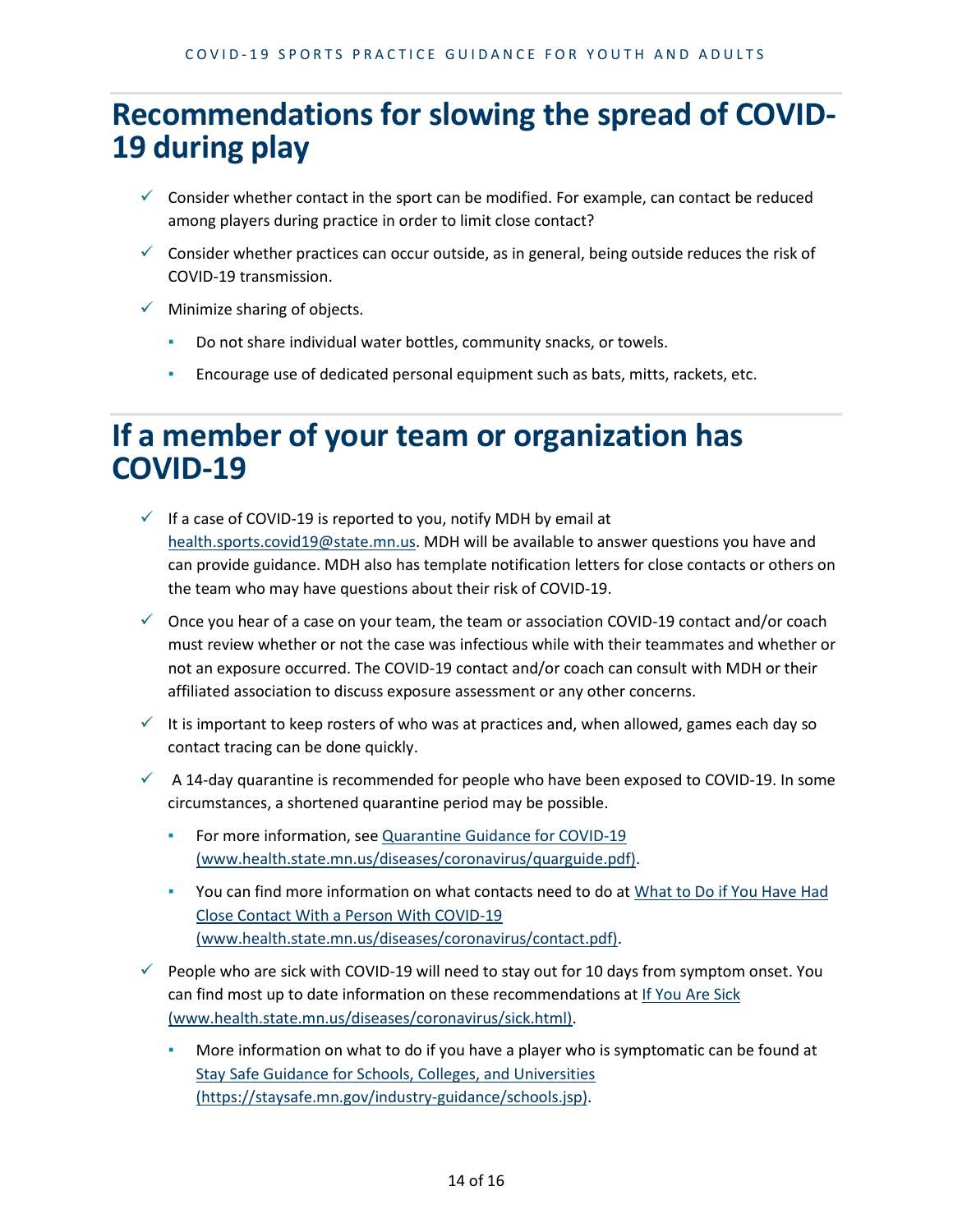## **Team photography**

- $\checkmark$  Standing close together is a high-risk activity, even when it is a shorter period of time. Consider taking individual photos and using editing software to combine them into a group photo.
- $\checkmark$  Consider using a longer lens to increase distance between the photography staff and the people being photographed.
- $\checkmark$  Group photos should be taken outside if at all possible.
- $\checkmark$  If indoors, use a space where people can be separated to allow for as much social distancing as possible.
- $\checkmark$  Prepare for the photos before people arrive. For example, identify the site (i.e., bleachers) and pre-mark the spots where people should stand for a group photo to minimize crowding together while coming into the area.
- $\checkmark$  People should face forward in the same direction.
- $\checkmark$  People should wear masks as they get into position and keep the mask on until the photographer provides a command to remove masks and take the picture. Time without masks should be very brief. People should replace their masks as soon as photos are done.
- $\checkmark$  When the photo has been taken, people should quickly separate from others.

## **Sport-specific resources for return to play**

**Note: MDH is not promoting any resources but is including links here for your reference.**

- $\checkmark$  CDC guidance has considerations for youth sports. These principles can be applied to all ages: [Considerations for Youth Sports \(www.cdc.gov/coronavirus/2019-ncov/community/schools](https://www.cdc.gov/coronavirus/2019-ncov/community/schools-childcare/youth-sports.html)[childcare/youth-sports.html\)](https://www.cdc.gov/coronavirus/2019-ncov/community/schools-childcare/youth-sports.html)
- $\checkmark$  Strategies provided by the National Collegiate Athletics Association: Core Principles of [Resocialization of Collegiate Sport \(www.ncaa.org/sport-science-institute/core-principles](https://www.ncaa.org/sport-science-institute/core-principles-resocialization-collegiate-sport)[resocialization-collegiate-sport\)](https://www.ncaa.org/sport-science-institute/core-principles-resocialization-collegiate-sport)
- $\checkmark$  Guidance and support at the Minnesota Amateur Sports Commission (www.mnsports.org/)
- $\checkmark$  [Minnesota State High School League \(www.mshsl.org\)](https://www.mshsl.org/)
- $\checkmark$  [USA Wrestling COVID-19 Update \(www.teamusa.org/USA-](https://www.teamusa.org/USA-Wrestling/Features/2020/March/14/COVID-19-Special-Section)[Wrestling/Features/2020/March/14/COVID-19-Special-Section\)](https://www.teamusa.org/USA-Wrestling/Features/2020/March/14/COVID-19-Special-Section)
- $\checkmark$  [USA Wrestling Return to the Mat Guidelines \(https://content.themat.com/covid-19/USAW-](https://content.themat.com/covid-19/USAW-Return-to-the-Mat-Guidelines.pdf)[Return-to-the-Mat-Guidelines.pdf\)](https://content.themat.com/covid-19/USAW-Return-to-the-Mat-Guidelines.pdf)
- $\checkmark$  USA Hockey Player Safety & Health (www.usahockey.com/playersafety)
- $\checkmark$  Minnesota Ice Arena Managers Association COVID-19 Reference Page [\(https://miama.org/members/covid-19-reference-page/\)](https://miama.org/members/covid-19-reference-page/)